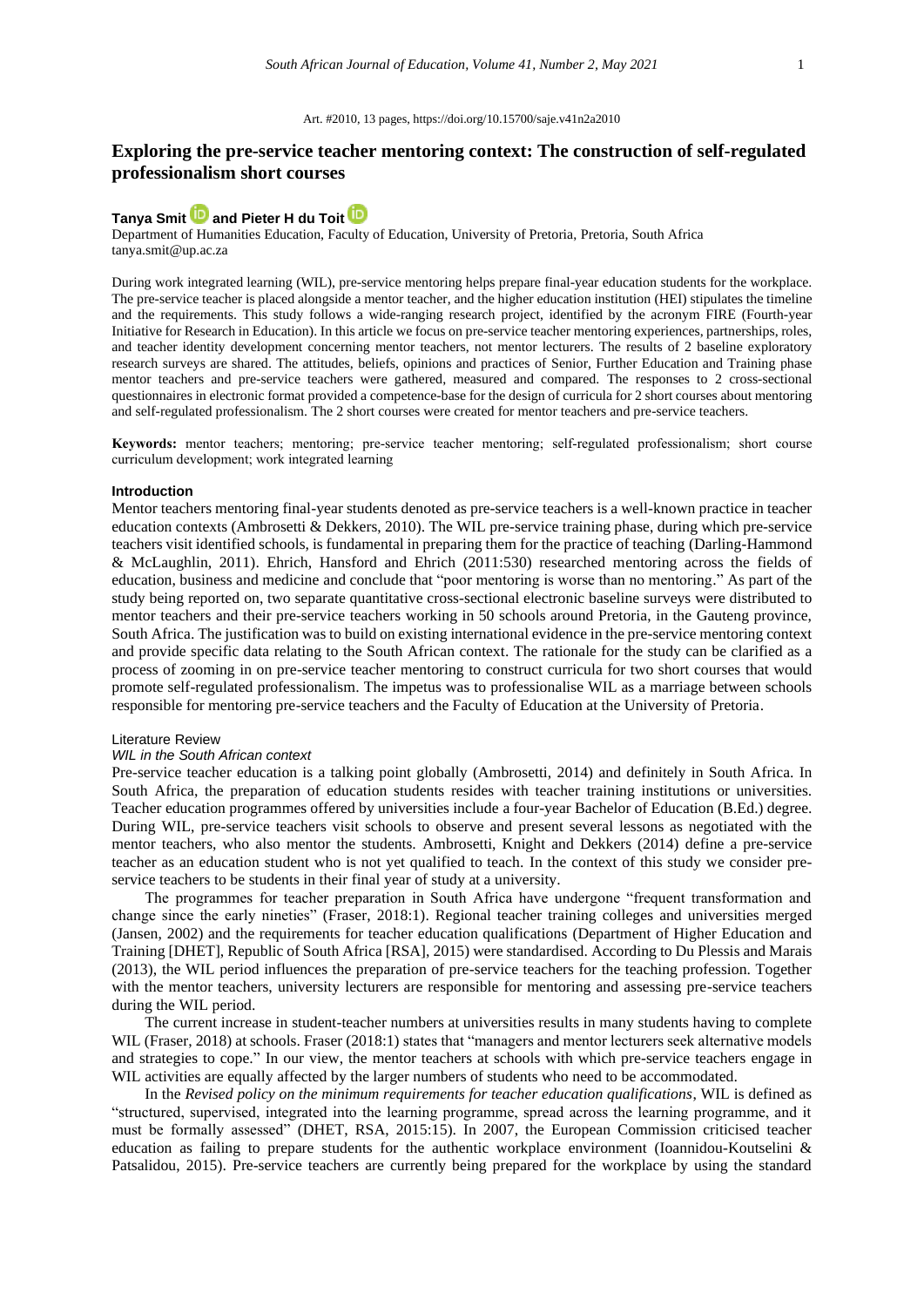benchmark of "monitoring and supervision" (Fraser, 2018:1) with very few mentoring or self-regulated learning opportunities.

#### *Pre-service teacher mentoring*

Bozeman and Feeney (2007) claim that the beginning of mentoring research originates from Kram's (1983) article as cited frequently in this field. According to Crow (2012), there is no broad definition of mentoring. In 2007, "more than 50 definitions of mentoring existed in research literature" (Dawson, 2014:137). It is agreed to be a wide-ranging, multifaceted and disputed construct by researchers such as Crisp and Cruz (2009) and Kemmis, Heikkinen, Fransson, Aspfors and Edwards-Groves (2014). Brondyk and Searby (2013:197) make the following statement: "There are several factors that might explain this lack of empirically substantiated mentoring best practices in education. Mentoring is in the theory-building phase, where researchers are beginning to describe what it is in the field."

Mentoring is used differently in different situations and for various purposes (Kemmis et al., 2014). We are troubled by the idea that "everyone thinks they know what it is and have an intuitive belief that it works" (Allen & Eby, 2007:7). From a constructivist frame of mind, we dispute that mentoring in the field of education always succeeds. This notion is underscored by Burghes, Howson, Marenbon, O'Leary and Woodhead (2009) who mention that an established 30 to 50% of educators in England leave the profession within the first 5 years. Schunk and Mullen (2013:362) reason that "research has shown mentoring to be effective, but not explained why."

Mentoring in educational contexts is expanding (Fletcher & Mullen, 2012). There are various approaches and models of mentoring, encountering varied requests (Clutterbuck & Megginson, 1999). Pre-service teacher mentoring is a complicated "triad alliance" (Fraser, 2018:1) between the mentor lecturer, mentor teacher, and the pre-service teacher. Ambrosetti (2014) declares European mentoring as non-directive and concentrating on mutuality and reciprocity. American mentoring is directive and focuses on sponsorship, networking or career outcomes. We agree with Geber and Nyanjom (2009) that these Western perceptions of mentoring may not be appropriate in the African context. The notion of the spirit of *Ubuntu* and part of the South African culture, including human virtues such as compassion and cooperation, are mentioned in the Constitution of the RSA, 1996 Our view is that mentoring practices might differ to some extent in different situations, countries and cultures. Clutterbuck and Megginson (1999) emphasise that various ethnic groups, genders, convictions, stages of development and status should be taken into account during

mentoring. Therefore, the uniqueness of pre-service mentoring in South Africa is further explored in this baseline study.

#### *Pre-service teacher mentoring models, partnerships, benefits and challenges*

When a final-year education student is placed with a mentor teacher in a classroom, the pre-service teacher is not familiar with the specific school or classroom culture. We agree with Ambrosetti and Dekkers (2010) that unless the roles of the mentor teacher and the pre-service teacher are clearly defined, mentoring relationships will continue to function only according to predetermined opinions. In terms of mentoring models, Butler and Cuenca (2012) describe a mentor teacher as either a person playing the role of a coach, support, or network mediator. Buell (2004:63) outlines the following three models of mentoring: "Cloning, nurturing and friendship." Mentor teachers, among other things, base their conceptualisation of mentoring on their experiences as students (Butler & Cuenca, 2012). Still, in a 21st-century setting, we regard this viewpoint for the preparation of pre-service teachers as problematic.

The partnering of a mentor and a pre-service teacher is imperative in the mentoring context of final-year education students, as is the partnership that exists between institutions of higher education, schools and mentor teachers. Communication between the role players and a shared vision are vital (Herrera, Kauh, Cooney, Grossman & McMaken, 2008).

According to Ambrosetti et al. (2014), preservice teachers have mentoring experiences that range from positive to harmful. Ehrich et al. (2011:8) conducted a literature study of various education articles dealing with mentoring and found that 82% of the studies reviewed describe mentoring as a productive process. Hudson (2013) states that mentoring can be advantageous to pre-service teachers, mentor teachers, schools and HEIs across the board. There are, however, various challenges or barriers in the authentic pre-service teacher mentoring situation. In *The dark side of mentoring*, Long (1997) mentions that funding for mentoring is usually insufficient or has been terminated, and the alliances between schools and universities are found tricky (Lynch & Smith, 2012). For a mentor teacher, the additional work required by mentoring can be regarded as an additional obligation, stressful and, time-consuming (Walkington, 2005). Pre-service teachers still feel insecure about their position and tasks in the mentoring relationship, and mentor teachers are not always confident in their mentoring abilities (Ambrosetti, 2012).

According to Ambrosetti et al. (2014:234), prospective teachers go through the following phases during mentoring and before entering the profession: "The preparation for mentoring, pre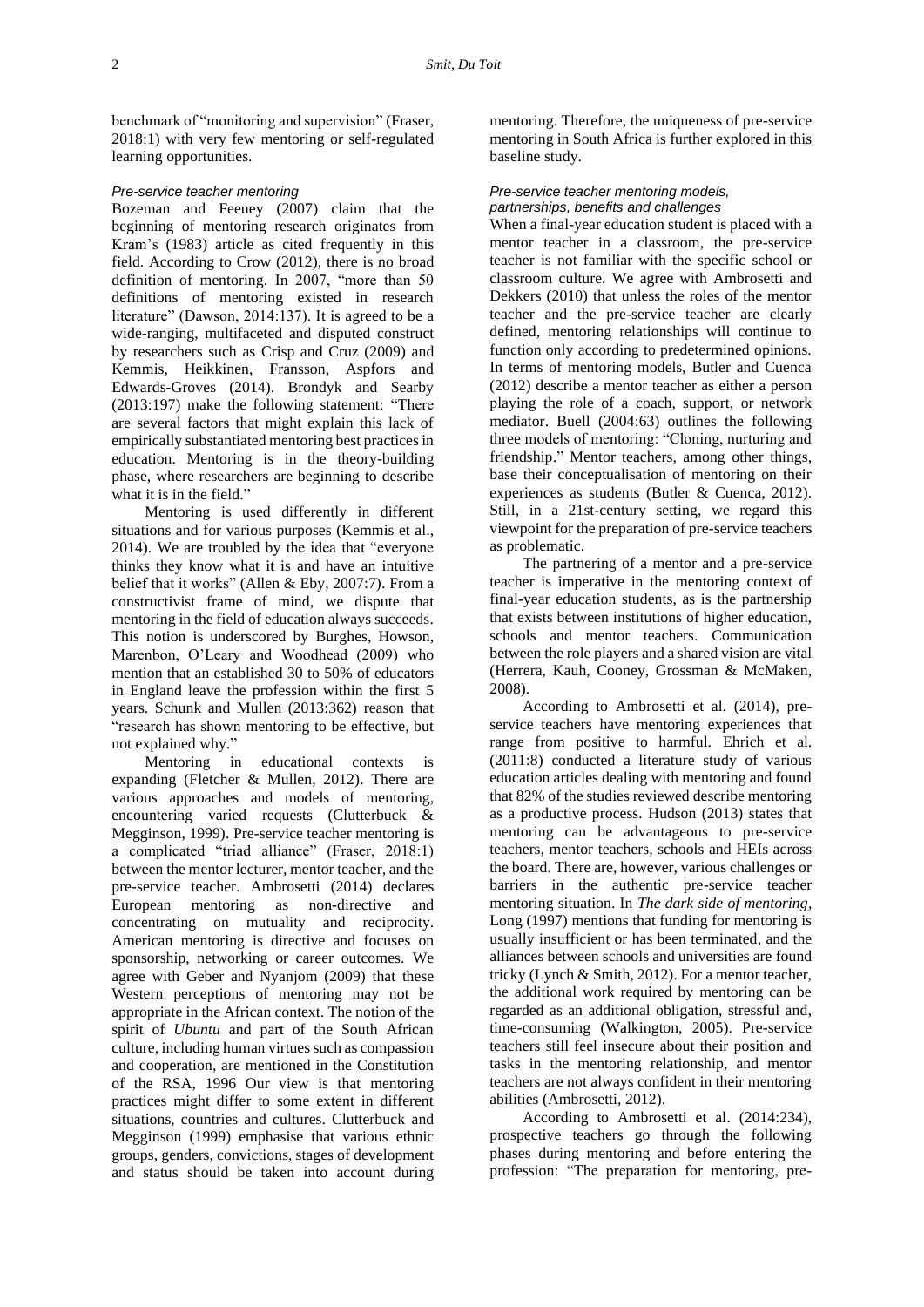mentoring towards mentoring and post-mentoring." There is a correlation between the work of Ambrosetti et al. (2014) and that of Stroot, Faucette and Schwager (1993) 20 years earlier. While comparing the phases identified by Ambrosetti (2014) and Stroot et al. (1993), we started to consider self-regulation as vital for pre-service teachers during the mentoring prior to entering the profession.

#### *Short course development: Pre-service teacher self-regulated professionalism and teacher identity development*

The construct "self-regulated professionalism" combines constructs such as self-regulated learning and professional learning. Both the pre-service teacher and mentor teacher embark on a journey of self-empowerment, an essential 21st-century feature (De Boer, Du Toit & Bothma, 2015) that suggests a constant process of "learning about learning" (Hugo, Slabbert, Louw, Marcus, Bac, Du Toit & Sandars, 2012:130), and learning about professionalism.

We support the idea that professional teacher identity is about the self (Beijaard, Meijer & Verloop, 2004; Farrell, 2011; Fraser, 2018) and regard that challenges in the profession should be handled from a constructivist perspective. The development of professional teacher identity is, therefore, not a once-off final-year teaching preparation activity. We agree with Pillen, Den Brok and Beijaard (2013:87) that "professional identity is a continually changing, active and ongoing process." The evolving teacher identity of preservice teachers is specifically about them being confronted with their "teaching practices, teacher knowledge, beliefs and attitudes" (Steenekamp*,* Van der Merwe & Mehmedova*,* 2018:2).

Self-regulation is fittingly regarded as imperative in pre-service teacher preparation during the transition from being a student to becoming a teacher (Campbell & Brummett, 2007). Schunk and Mullen (2013:363) state that "if quality mentoring is taking place, self-regulated learning is playing an

influential part." We agree with Jado (2015) that HEIs need to develop self-regulated life-long learners. This exploratory baseline study informed the construction of the curricula of two short courses in which the experiences of pre-service teachers and mentor teachers guided the design process.

Curriculum design is done in various ways and for different situations. Currently, aspects such as globalisation, 21st-century skills and evolving technologies force the reconsideration of curriculum content worldwide (Wiles & Bondi, 2015). Gosper and Ifenthaler (2014) maintain that no mutual perception of the construct "curriculum" exists in the higher education sector. The 3P model of Biggs, Kember and Leung (2001) guided the construction of the curricula of the short courses with a focus of ultimately cultivating self-regulated professionalism. The two short courses were positioned in the post-school education training field (Moon, 2014).

#### A Construct Frame as the Theoretical Framework

The outer frame that supports the theoretical aspects of the study is constructivism. Inside this frame, other smaller frames exist, each representing a set of constructs derived from theories in the literature. Although various points of view regarding the denotation of constructivism exist (Hershberg, 2014; Schunk, 2012), we regard constructivism as an epistemological grounding of theories applicable to our view of mentoring. This epistemological grounding, in essence, refers to the various interrelated constructs relating to innovation. These constructs were used to inform the curricula of the short courses in a dynamic fashion – establishing it as innovative courses, informed by the exploratory baseline study data and the literature. As constructivist researchers and practitioners, we prefer to use a construct frame instead of a theoretical or conceptual framework commonly used in research studies. The construct frame shown in Figure 1 outlines the baseline constructs, which are not stagnant, but fluid.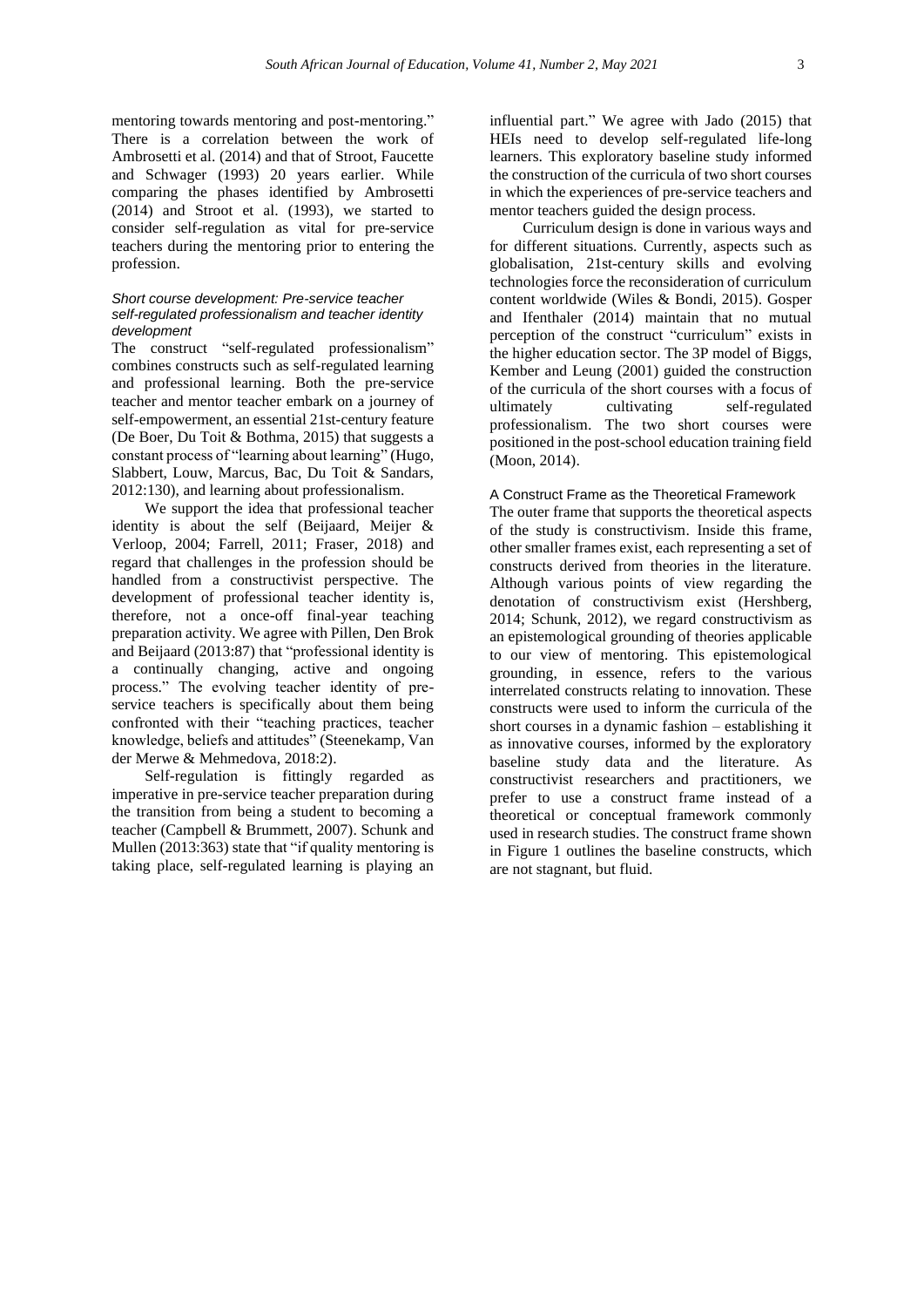

**Figure 1** A construct frame as a theoretical framework

The construct frame in Figure 1 is represented as spheres, acknowledging the integration between the baseline constructs. The framework is based on the constructivist approach. The WIL and pre-service mentoring spheres are contextually infused, and all spheres are interlinked with the design of the self-regulated professionalism short courses, bound by the foundation of constructivism. The short courses were specifically designed to be implemented for this specific context.

#### **Methodology**

Ethical clearance was obtained from the applicable HEI and permission was granted by the Dean of the Faculty. The Department of Education gave permission for the study to be conducted. The schools and mentor teachers also consented.

As stated, two cross-sectional online baseline surveys were developed and distributed – one for mentor teachers and the other for pre-service teachers. The purpose was to measure and compare attitudes, beliefs, opinions and practices (Creswell, 2012) in the South African pre-service teacher mentoring context.

## **Sampling**

The two population groups were mentor teachers and pre-service students teaching or studying in the

Pretoria area. We used non-probability, convenience sampling to select the pre-service teachers as they were "available, convenient, and representative" (Creswell, 2012:145). The sample frame included students enrolled for the Postgraduate Certificate in Education (PGCE) and pre-service teachers in the Senior and Further Education and Training phase. The sample size was 280 pre-service teachers.

The pre-service teachers were placed at 50 secondary schools in Pretoria for the WIL period. Snowball sampling was used to select the mentor teachers who participated in the study; e-mails were sent to the schools to request them to forward the online baseline survey to the mentor teachers. Sixtyfive mentor teachers participated in the study.

#### Data Collection

The quantitative baseline study consisted of mostly multiple-response and four-scale response questions to provide a competence-base for the development of the two short courses. Some of the items in the two surveys were similar. The two surveys differed in how the questions were presented, bearing in mind the experience and background of the respondents. We developed the baseline survey outlined by Clow and James (2014) and used the Qualtrics software program to develop the surveys.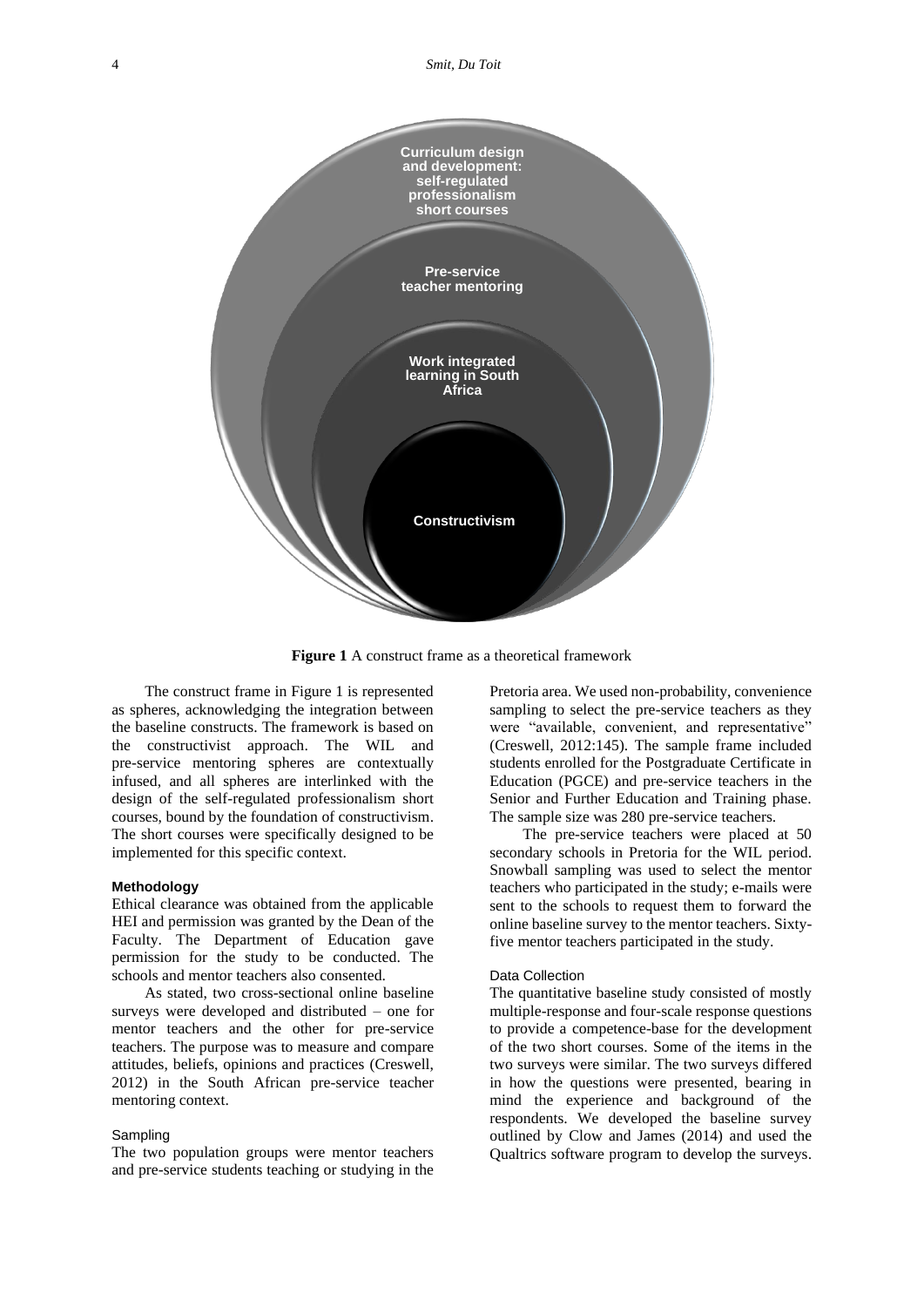Lastly, we evaluated and piloted the surveys before we distributed them online.

Two structured online surveys were designed. We opted to design the surveys to encourage the two sample groups to respond in a constructive fashion. The two surveys had a split-questionnaire design (Clow & James, 2014) as the questions were divided into construct headings, as indicated in the results section.

The first questions requested respondents' demographic information. The pre-service and mentor teachers responded to multiple-choice questions by choosing one or more answers from the options provided. In some cases, the respondents selected one of many options. Furthermore, the Likert four-scale model was used, as we requested the respondents to indicate the extent to which they agreed with a statement. Towards the end of the survey there were open-ended questions and the respondents typed the answer(s) in the spaces provided. The questionnaire for pre-service teachers was distributed internally through the virtual learning environment, Blackboard Learn. The mentor teacher survey was forwarded to the participating schools as an attached link, using our Google e-mail account. The schools were politely requested to forward the link to the teachers who were mentoring pre-service teachers at the time. The mentor teachers had to click on the link and complete the online survey. According to Shih and Fan (2009:26), in general, the e-mail survey response rate is approximately 20%. In this case, the average response rate for pre-service teachers was 55%. The mentor teachers' response rate was lower, at 20%. In our view, the low mentor teacher response rate was due mainly to the fact that we could not contact them personally.

In the pre-service teacher survey, the respondents were asked questions about persons who had significantly influenced their teacher identities. The final-year education students rated their most recent mentoring experience while sharing the problems they experienced during the WIL period. In the mentor teacher survey, the participants were requested to indicate the number of years they had been in the teaching profession and the number of years they had been mentoring. The mentor teachers rated their competence to mentor and commented on the challenges when mentoring pre-service teachers. In the pre-service teacher and mentor teacher surveys, we asked questions relating

to the following constructs: Mentoring experiences and the extent to which pre-service teachers were prepared for their entry into the teaching profession. The respondents also answered questions about suitable mentoring approaches, partnering during mentoring, and the fulfilment of roles during the mentorship process.

### Data Analysis

The exploratory baseline quantitative data were gathered, prepared, organised and analysed using the Qualtrics software program. We created an online codebook for every survey and used descriptive quantitative analysis to describe the trends that emerged from the data. Through this detailed analysis process, the data were summarised by depicting the results in graphs and tables. We compared the responses of the mentor teachers and the pre-service teachers to the survey questions and used graphs and charts to report the data and summarised results.

#### **Results**

The Demographic Information of Respondents

The 102 participating pre-service teachers were heterogeneous. Afrikaans- and English-speaking participants accounted for 51% of the total. In comparison, 13% spoke Sepedi, 9% stated that their home language was isiZulu, and the rest spoke siSwazi, isiXhosa, isiNdebele, Sesotho, Setswana and Xitsonga. The gender of the mentor teachers and pre-service teachers who completed the surveys was predominantly female (61%).

Of the 65 teachers who completed the online survey for mentor teachers, 57% were Afrikaans and 18% English speaking. Concerning mentor teachers, 22% were beginner teachers, and the majority (50%) had 11 to 20 years of teaching experience. It is especially noteworthy that the majority of the mentor teachers (53%) had up to 5 years of mentoring experience, which indicates that there is no correlation between the number of years in the teaching profession and the number of years acting as a mentor teacher for pre-service teachers.

### Experiences during the Pre-Service Teacher Mentoring Period

The mentor teachers had predominantly positive mentoring experiences (90%) during the preliminary baseline study WIL period, as indicated in the bar chart in Figure 2.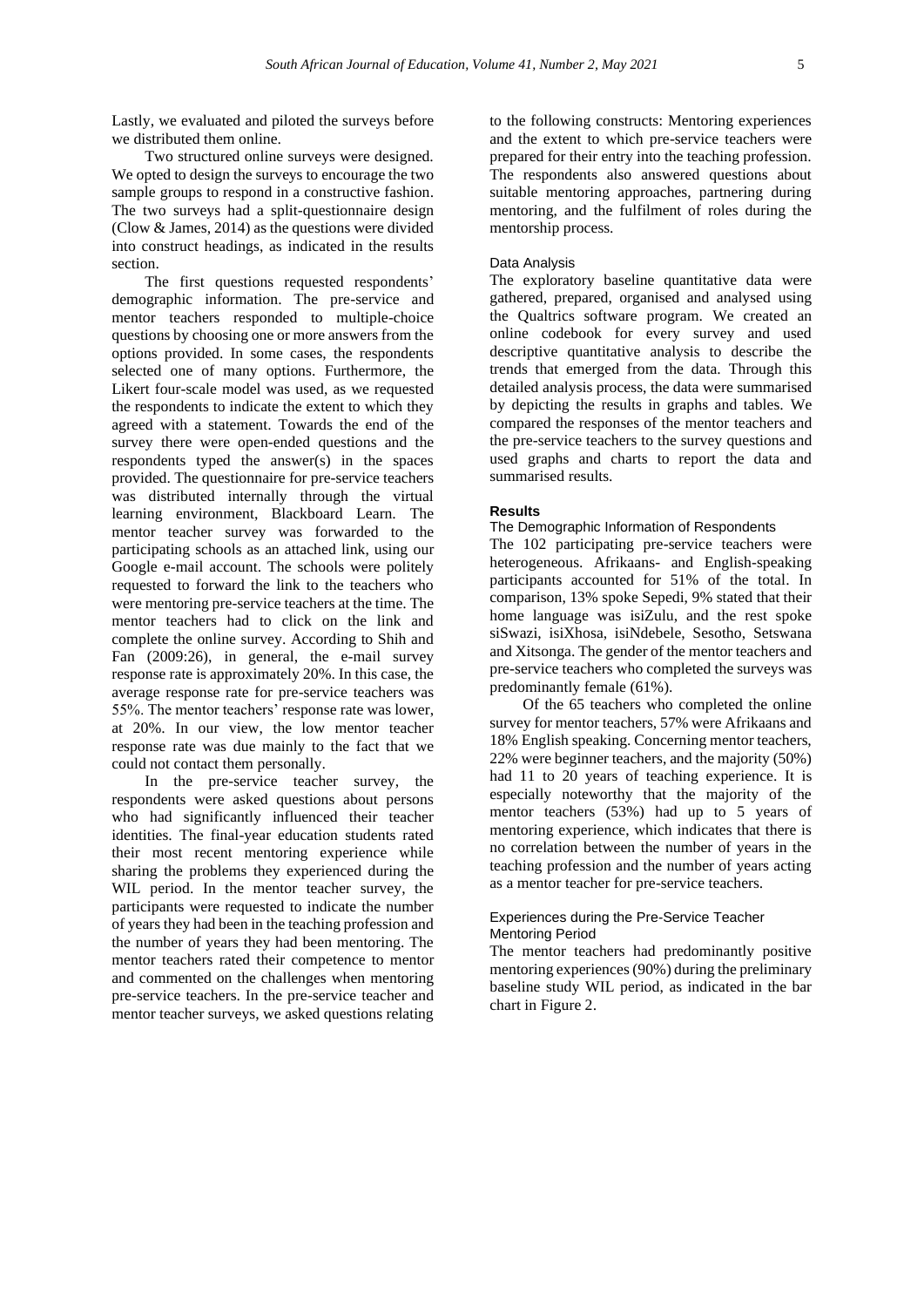

**Figure 2** Results of the baseline surveys regarding mentoring experiences

The responses received from the pre-service teachers indicated a slightly different scenario with 83% having had somewhat to very positive experiences. As seen in Figure 2, none of the mentor teachers had very negative mentoring experiences, while 5% of the pre-service teachers reported negativism. The pre-service teachers indicated that the main benefit of the mentoring relationship was to gain classroom management skills (21%) followed by developing professionally and being prepared for the teaching profession. The key challenges they had during the WIL period included learner behaviour (32%), workload (16%) and the communication between the school and the University (12%). A cause for concern was that 5% of the pre-service teachers indicated no significant assistance from their mentor teachers during the

WIL period. The mentor teachers rated the opportunity to develop future teachers as the most significant benefit of mentoring pre-service teachers. From the data, the respondent mentor teachers indicated that mentoring had been a challenge as final-year education students were not prepared for the realities of the profession.

### Influence on the Development of Pre-Service Teacher Identity

Some pre-service teachers (7%) stated that their lecturers did not significantly influence their professional teacher identity development (Figure 3). Mentor lecturers who mentored the final-year education students during their WIL experience only had a 1% impact on their identity development.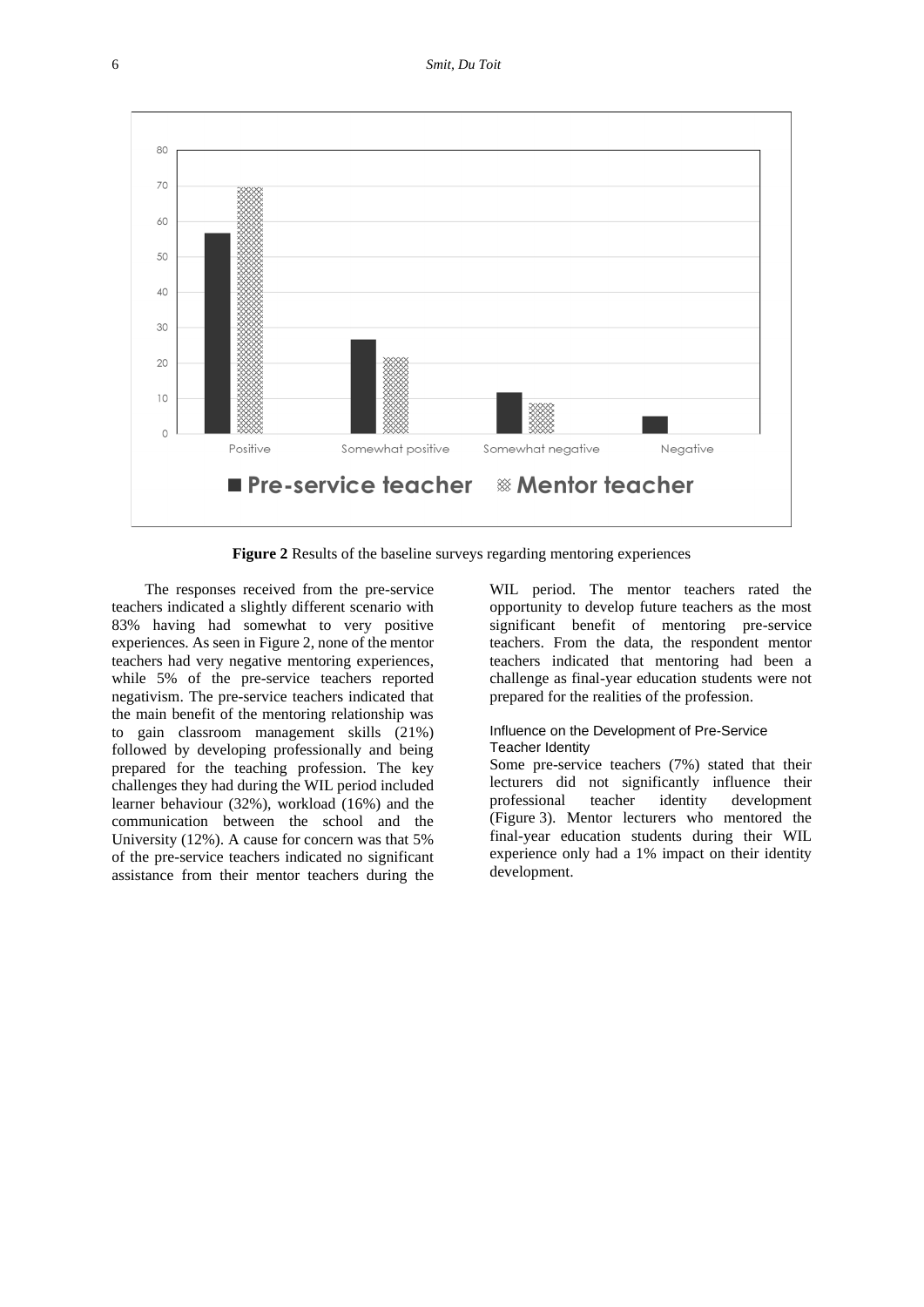

**Figure 3** Development of pre-service teacher identity

The value of mentoring in the school context can be seen in Figure 3. In total 28% of the preservice teachers stated that the teachers they had while still at school had influenced their teacher identities; 26% indicated that the learners whom they taught during the WIL period had influenced the formation of their teacher identities; 22% indicated that the mentor teachers had affected their teaching identities.

### Pre-Service Teacher Mentoring: Competence, Roles, Approaches and Partnering

In this section, the responses obtained through the baseline surveys concerning the competence of mentor teachers to mentor, the approach used, suggestions on how mentor teachers needed to be selected and the role descriptions of the mentor and pre-service teachers are discussed. As shown in Figure 4, 26% of the pre-service teachers thought that the mentor teachers were only marginally, or not competent to mentor.



**Figure 4** Mentor teacher competence with regard to mentoring pre-service teachers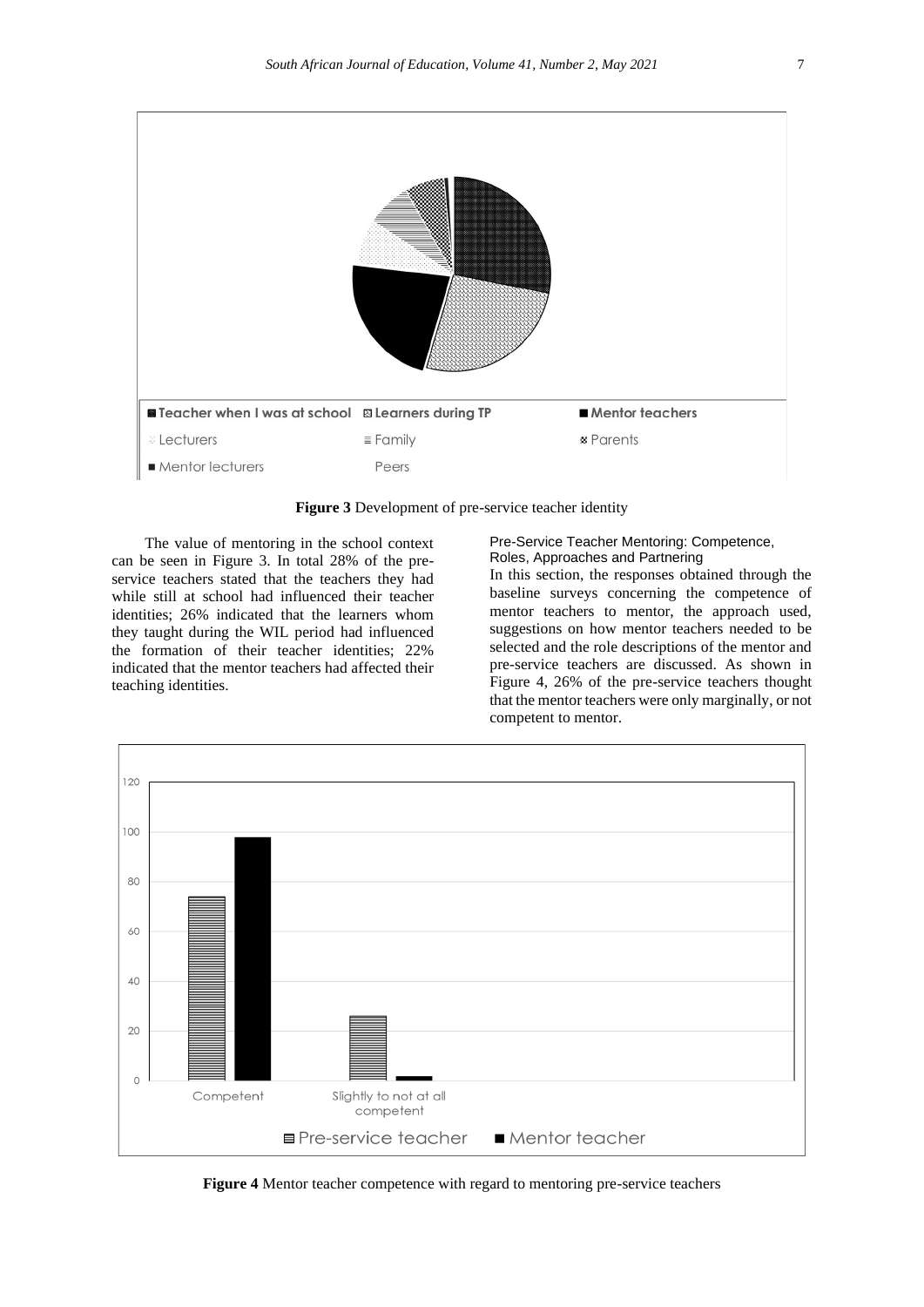As shown in Figure 4, only 2% of the mentor teacher respondents considered themselves slightly competent to mentor a pre-service teacher. We find the result in Figure 4 noteworthy since more than 50% of the mentor teachers indicated that they had less than 5 years of mentoring experience, which, in our opinion, is an indication that they were relatively inexperienced with regard to mentoring at the time.

The independent variables in Figure 5 indicate that the pre-service teachers and mentor teachers had mostly the same idea regarding their preferred approach during pre-service teacher mentoring.



**Figure 5** Preferred pre-service teacher mentoring approach

As seen in Figure 5, 69% of the pre-service teachers and 64% of the mentor teachers indicated that the most preferred approach was an interactive mentoring approach that enabled the mentor and pre-service teachers to influence one another. The respondents furthermore favoured a self-regulated mentoring approach. The mentor teacher allowed

the pre-service teacher to learn through observation, reflection and action (as indicated by 27% of preservice teachers and 25% of mentor teachers). Thirty per cent of pre-service teachers and 31% of mentor teachers regarded taking responsibility for their own learning as the principal role of pre-service teachers during mentoring (see Figure 6).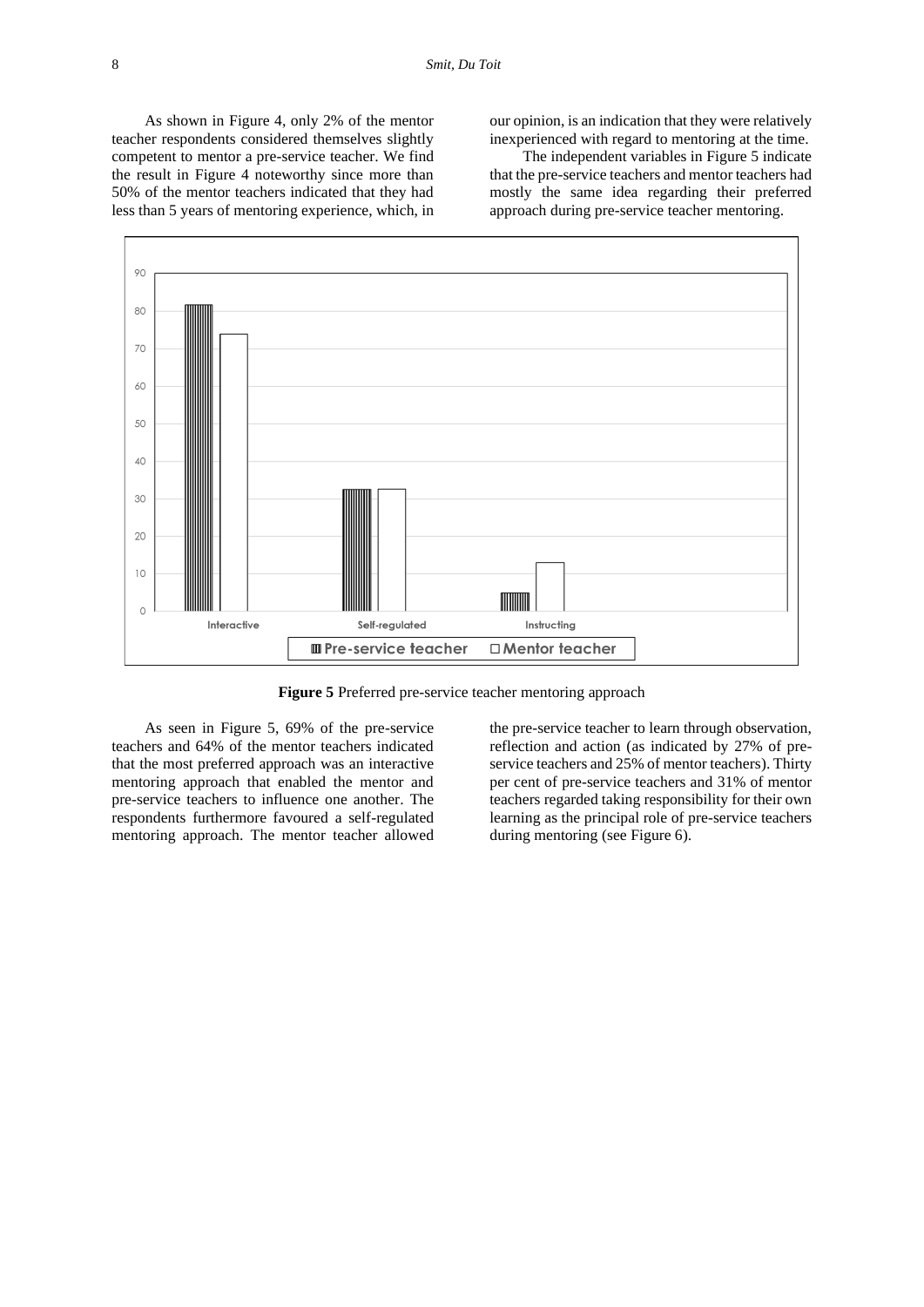

**Figure 6** Role of the pre-service teacher during mentoring

The respondents had different perceptions about the role of a mentor teacher (Table 1), with the majority of pre-service teachers expecting the mentor teachers to reflect on their practice (20%). In comparison, only 8% of the mentor teachers regarded these steps as essential and preferred instead to act as role models for the pre-service teachers. This could be the reason why 26% of the pre-service teachers did not regard their mentor teachers as competent mentors.

## **Table 1** Roles of mentor teachers

| <b>Fabic 1</b> Koles of memor teachers | Pre-service | Mentor   |
|----------------------------------------|-------------|----------|
| Roles of mentor                        | teachers    | teachers |
| teachers                               | $n = 142$   | $n = 65$ |
| A facilitator who                      | 20%         | 8%       |
| encourages the pre-                    |             |          |
| service teacher to                     |             |          |
| learn through                          |             |          |
| observations.                          |             |          |
| reflection and action                  |             |          |
| Role model                             | 17%         | 26%      |
| Encourager during                      | 15%         | 21%      |
| mentoring                              |             |          |
| Coach or leader                        | 14%         | 12%      |
| Expert in field                        | 11%         | 12%      |
| Assessor of pre-                       | 11%         | 9%       |
| service teacher's                      |             |          |
| practice                               |             |          |
| Protector                              | 6%          | 5%       |
| A reflector of                         | 4%          | 6%       |
| mentoring practice                     |             |          |
| Friend                                 | 2%          | 1%       |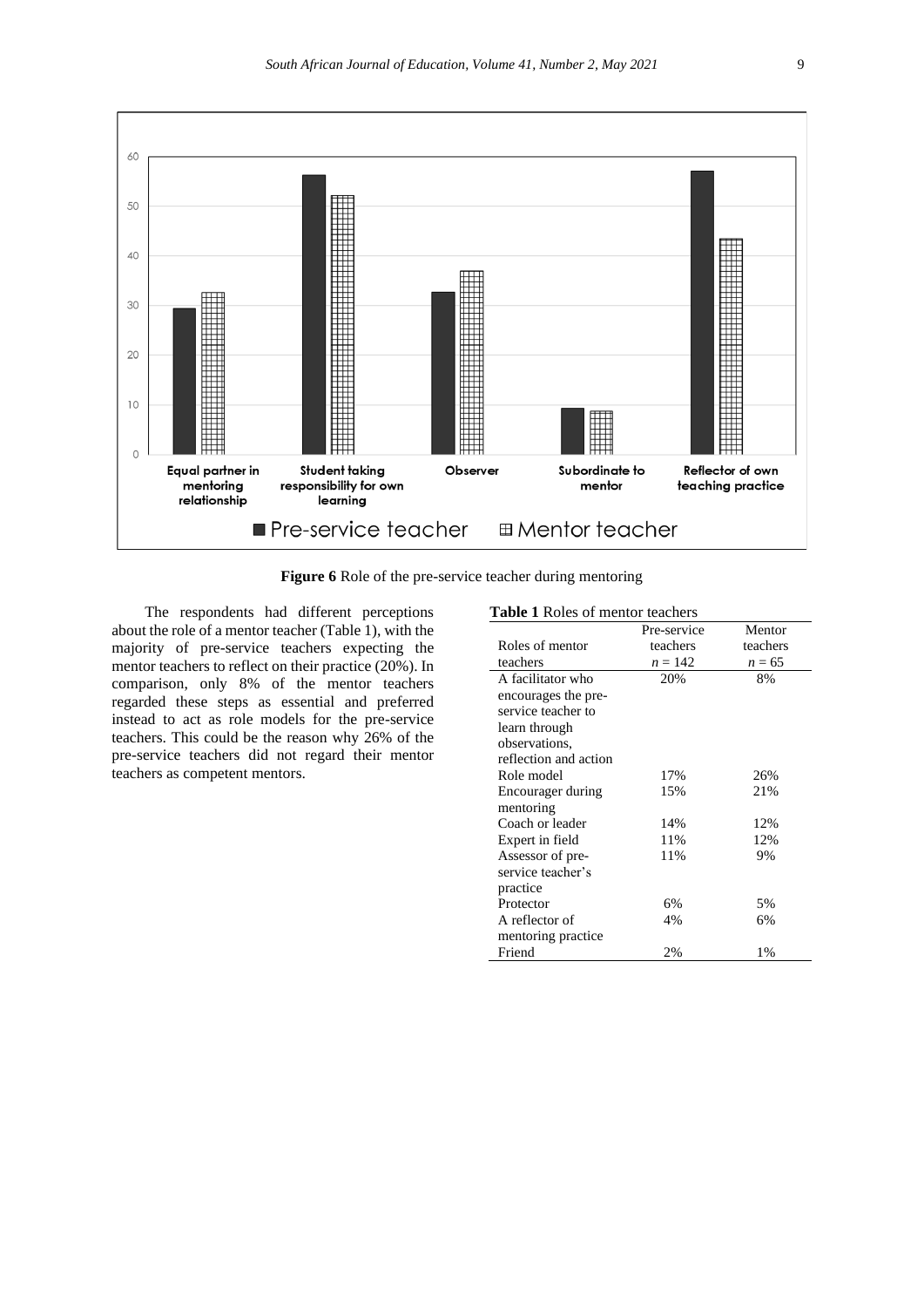There is a dissimilarity between the baseline data (Table 1) and current research on the roles of mentor teachers and pre-service teachers (Ambrosetti et al., 2014). The authors acknowledge that mentor teachers and final-year education students should take responsibility for their professional learning. Therefore, the baseline data in Table 1 promote the stance for the self-regulated professionalism to be incorporated in pre-service teacher mentoring short courses.

#### Preparedness of Pre-Service Teachers for the Profession

To establish a competence base for the construction of the curriculum of two short courses, we asked three qualitative exploratory questions in the two online baseline surveys. The mentor teachers and pre-service teachers indicated the extent to which, in their opinion, the pre-service teachers were prepared for the profession. The majority of the final-year education students and mentor teachers indicated that personal time and classroom management of pre-service teachers needed attention.

### **Discussion**

In this article, some of the results from a crosssectional electronic baseline survey are shared as it informed the construction of two pre-service mentoring short courses. We do not report on a follow-up study relating to the design and implementation of the courses in this article. The curricula of the short courses (one designed for mentor teachers and the other for pre-service

teachers) reflect the South African context. Moon (2014) suggests that students should have input when a curriculum is developed for them. In terms of developing the curricula of the short courses, the word "training" is not correct, since a skill, knowledge or directives for behaviour were not imparted. The baseline data, gathered through two cross-sectional surveys, provided a competence base that informed the construction of the short courses. From this baseline study, it was apparent that the roles of the mentor teacher during the WIL period was vital. The respondents agreed that a reflective, self-regulated learning mentoring practice was an essential aspect of professionalism. In collaboration with the South African Council for Educators (SACE), teachers earn professional development points (PDP) by attending short courses. The short courses we developed are informed by the baseline data and accredited by the SACE. The rationale behind the design of the short course curricula was to introduce different innovations into our practice and the practices of all involved.

In the pre-service teacher mentoring context, the mentor teachers and pre-service teachers' data from the exploratory baseline survey informed the content – the ways of mastering competencies outlined through the learning outcomes in the short courses. The respondents indicated their preparedness for a more interactive, reciprocal mentoring approach to nurture self-regulated professionalism. The approach to professional learning is graphically illustrated in Figure 7.



**Figure 7** Pre-service mentoring short course on self-regulated professionalism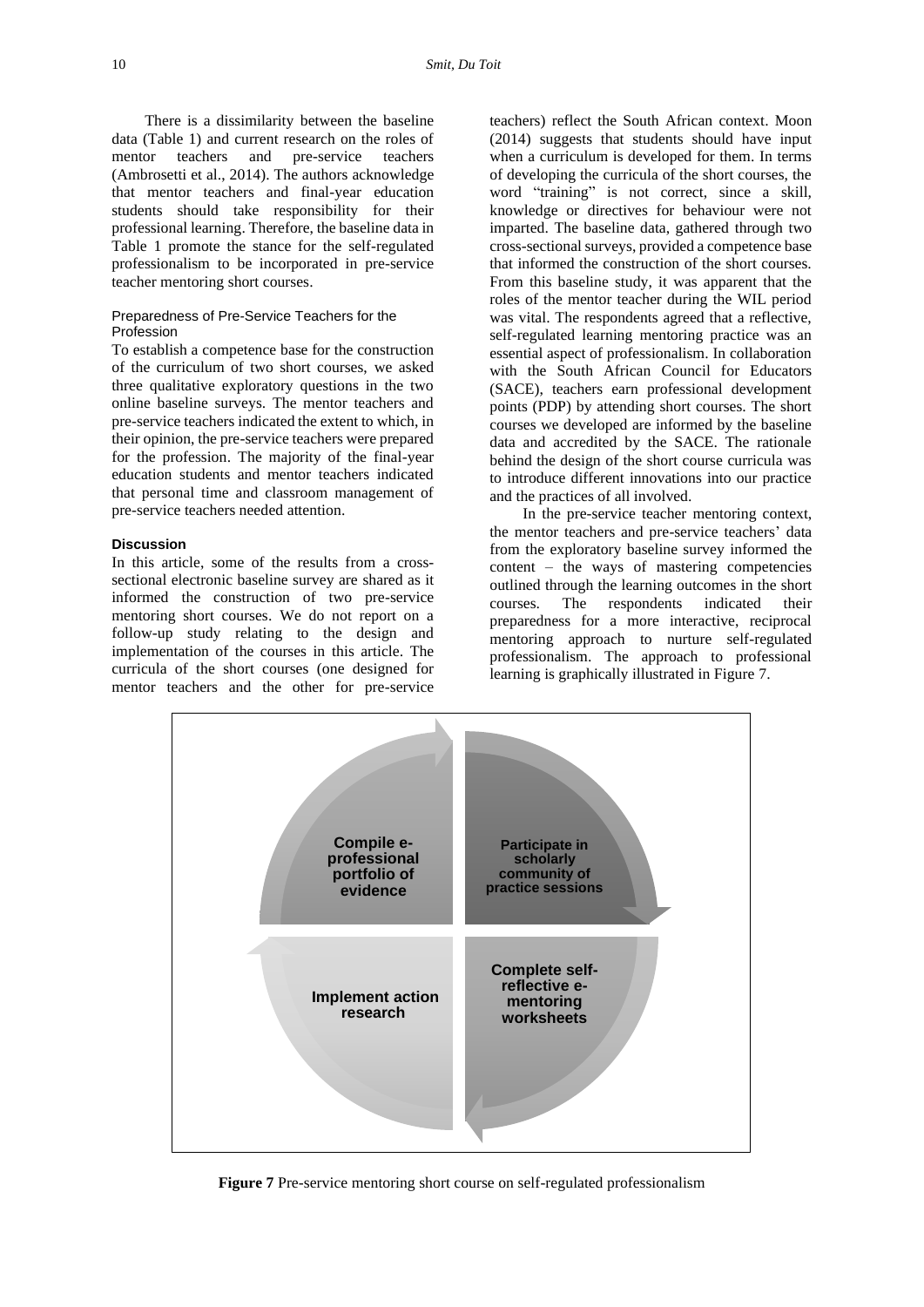Apart from the quantitative data, it was important to keep relevant learning theories in mind. We used the curriculum design structure framework by Wiles and Bondi (2015), relevant literature and the quantitative data from the exploratory baseline survey to construct the short courses. As the respondents indicated in the baseline surveys, they favoured a self-regulated mentoring approach. We designed the courses in such a way that all participants were encouraged to use the principles of self-regulated professional learning. As outlined in Figure 7, from the rich data gathered and reported on, it was noticed that the study material and manuals for the short courses should incorporate the constructs of reflective, reciprocal mentoring in scholarly communities of practice. The idea was that it had to be employed in an interactive fashion. The curriculum framework design revolved around selfregulated professional learning. The construct of facilitative mentoring (Du Toit, 2017) was in line with the theoretical underpinning of the study using a constructivist lens. Moreover, we are of the view that the baseline data justified our stance for promoting the scholarship of self-regulated professionalism. The implementation of the short courses, the outcome, and the lessons learned are shared in a follow-up article.

## **Acknowledgements**

We thank the mentor teachers and pre-service respondents for completing the surveys. We acknowledge the participating secondary schools for permission to conduct the quantitative study. We thank the WIL office and the late Professor Fraser for their willingness to assist and allow us access to ClickUp to distribute the pre-service teachers' survey.

#### **Authors' Contributions**

TS drafted and conceptualised the article. TS conducted the data collection and conducted the analysis. PHdT co-conceptualised the article. All authors reviewed the final manuscript.

#### **Notes**

- i. Published under a Creative Commons Attribution Licence. ii. DATES: Received: 13 March 2020; Revised: 12 February 2021; Accepted: 16 April 2021; Published: 31 May 2021.
- 

# **References**

- Allen TD & Eby LT (eds.) 2007. *The Blackwell handbook of mentoring: A multiple perspectives approach*. Oxford, England: Blackwell Publishing.
- Ambrosetti A 2014. Are you ready to be a mentor? Preparing teachers for mentoring pre-service teachers. *Australian Journal of Teacher Education*, 39(6):30–42.

<https://doi.org/10.14221/ajte.2014v39n6.2>

Ambrosetti A & Dekkers J 2010. The interconnectedness of the roles of mentors and mentees in pre-service teacher education mentoring relationships. *Australian Journal of Teacher Education*,

35(6):42–55.

<https://doi.org/10.14221/ajte.2010v35n6.3>

Ambrosetti A, Knight BA & Dekkers J 2014. Maximizing the potential of mentoring: A framework for pre-service teacher education. *Mentoring & Tutoring: Partnership in Learning*, 22(3):224–239. <https://doi.org/10.1080/13611267.2014.926662>

Ambrosetti AJ 2012. Reconceptualising mentoring using triads in pre-service teacher education professional

- placements. PhD dissertation. Norman Gardens, Australia: Central Queensland University. Beijaard D, Meijer PC & Verloop N 2004. Reconsidering
- research on teachers' professional identity. *Teaching and Teacher Education*, 20(2):107–128. <https://doi.org/10.1016/j.tate.2003.07.001>
- Biggs J, Kember D & Leung DYP 2001. The revised two-factor Study Process Questionnaire: R-SPQ-2F. *British Journal of Educational Psychology*, 71(1):133–149.
- <https://doi.org/10.1348/000709901158433>
- Bozeman B & Feeney MK 2007. Toward a useful theory of mentoring: A conceptual analysis and critique. *Administration & Society*, 39(6):719–739. <https://doi.org/10.1177/0095399707304119>
- Brondyk S & Searby L 2013. Best practices in mentoring: Complexities and possibilities. *International Journal of Mentoring and Coaching in Education*, 2(3):189–203. <https://doi.org/10.1108/IJMCE-07-2013-0040>
- Buell C 2004. Models of mentoring in communication. *Communication Education*, 53(1):56–73. <https://doi.org/10.1080/0363452032000135779>
- Burghes D, Howson J, Marenbon J, O'Leary J & Woodhead C 2009. *Teachers matter: Recruitment, employment and retention at home and abroad*. London, England: Politeia. Available at [https://www.politeia.co.uk/wp](https://www.politeia.co.uk/wp-content/Politeia%20Documents/2009/July%20-%20Teachers%20Matter/)[content/Politeia%20Documents/2009/July%20-](https://www.politeia.co.uk/wp-content/Politeia%20Documents/2009/July%20-%20Teachers%20Matter/) [%20Teachers%20Matter/'Teachers%20Matter'%20](https://www.politeia.co.uk/wp-content/Politeia%20Documents/2009/July%20-%20Teachers%20Matter/) [July%202009.pdf.](https://www.politeia.co.uk/wp-content/Politeia%20Documents/2009/July%20-%20Teachers%20Matter/) Accessed 30 May 2021.
- Butler BM & Cuenca A 2012. Conceptualizing the roles of mentor teachers during student teaching. *Action in Teacher Education*, 34(4):296–308. <https://doi.org/10.1080/01626620.2012.717012>
- Campbell MR & Brummett VM 2007. Mentoring preservice teachers for development and growth of professional knowledge. *Music Educators Journal*, 93(3):50–55.

<https://doi.org/10.1177/002743210709300320>

- Clow KE & James KE 2014. *Essentials of marketing research: Putting research into practice*. Thousand Oaks, CA: Sage.
- Clutterbuck D & Megginson D 1999. *Mentoring executives and directors*. Oxford, England: Butterworth-Heinemann.
- Creswell JW 2012. *Educational research: Planning, conducting, and evaluating quantitative and qualitative research* (4th ed). Upper Saddle River, NJ: Pearson Education.
- Crisp G & Cruz I 2009. Mentoring college students: A critical review of the literature between 1990 and 2007. *Research in Higher Education*, 50:525–545. <https://doi.org/10.1007/s11162-009-9130-2>
- Crow GM 2012. A critical-constructivist perspective on mentoring and coaching for leadership. In SJ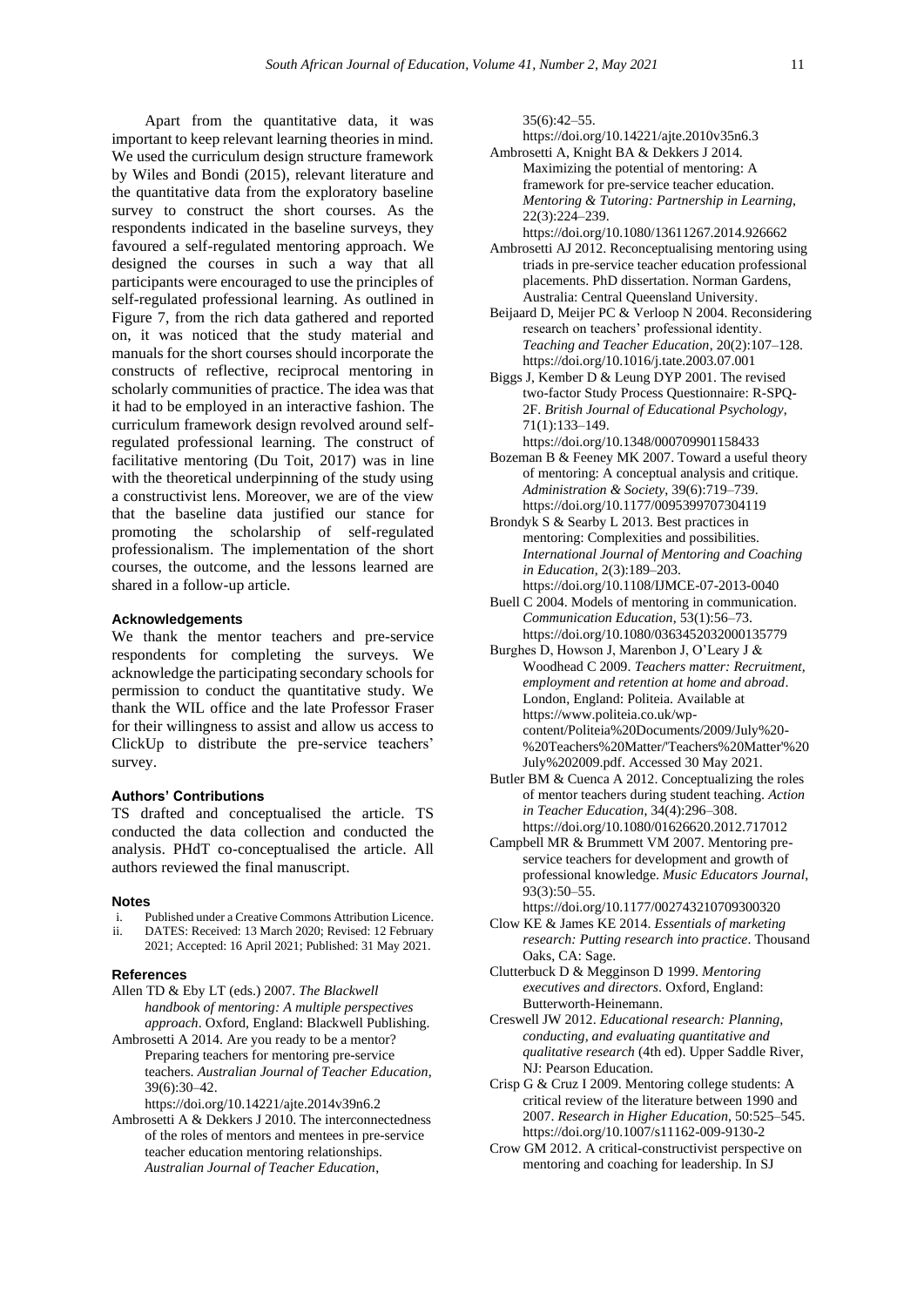Fletcher & CA Mullen (eds). *The Sage handbook of mentoring and coaching in education*. Los Angeles, CA: Sage.

- Darling-Hammond L & McLaughlin MW 2011. Policies that support professional development in an era of reform. *Phi Delta Kappan*, 92(6):81–92. <https://doi.org/10.1177/003172171109200622>
- Dawson P 2014. Beyond a definition: Toward a framework for designing and specifying mentoring models. *Educational Researcher*, 43(3):137–145. <https://doi.org/10.3102/0013189X14528751>
- De Boer AL, Du Toit PH & Bothma T 2015. Activating whole brain® innovation: A means of nourishing multiple intelligence in higher education. *The Journal for Transdisciplinary Research in Southern Africa*, 11(2):55–72.

Department of Higher Education and Training, Republic of South Africa 2015. National Qualifications Framework Act (67/2008): Revised policy on the minimum requirements for Teacher Education Qualifications. *Government Gazette*, 596(38487), February 19. Available at [https://www.dhet.gov.za/Teacher%20Education/Na](https://www.dhet.gov.za/Teacher%20Education/National%20Qualifications%20Framework%20Act%2067_2008%20Revised%20Policy%20for%20Teacher%20Education%20Quilifications.pdf) [tional%20Qualifications%20Framework%20Act%](https://www.dhet.gov.za/Teacher%20Education/National%20Qualifications%20Framework%20Act%2067_2008%20Revised%20Policy%20for%20Teacher%20Education%20Quilifications.pdf) [2067\\_2008%20Revised%20Policy%20for%20Tea](https://www.dhet.gov.za/Teacher%20Education/National%20Qualifications%20Framework%20Act%2067_2008%20Revised%20Policy%20for%20Teacher%20Education%20Quilifications.pdf) [cher%20Education%20Quilifications.pdf.](https://www.dhet.gov.za/Teacher%20Education/National%20Qualifications%20Framework%20Act%2067_2008%20Revised%20Policy%20for%20Teacher%20Education%20Quilifications.pdf)

Accessed 6 March 2019.

Du Plessis EC & Marais P 2013. Emotional experiences of student teachers during teaching practice: A case study at Unisa. *Progressio*, 35(1):206–222.

Du Toit PH 2017. *Workshop on innovative mentoring. 19 September.* Pretoria, South Africa: University of Pretoria.

Ehrich L, Hansford B & Ehrich JF 2011. Mentoring across the professions: Some issues and challenges. In J Millwater & D Beutal (eds). *Practical experiences in professional education: A transdisciplinary approach*. Brisbane, Australia: Post Pressed.

Farrell TSC 2011. Exploring the professional role identities of experienced ESL teachers through reflective practice. *System*, 39(1):54–62. <https://doi.org/10.1016/j.system.2011.01.012>

Fletcher SJ & Mullen CA (eds.) 2012. *The Sage handbook of mentoring and coaching in education*. Los Angeles, CA: Sage.

Fraser WJ 2018. Filling gaps and expanding spaces – voices of student teachers on their developing teacher identity. *South African Journal of Education*, 38(2):Art. # 1551, 11 pages. <https://doi.org/10.15700/saje.v38n2a1551>

Geber H & Nyanjom JA 2009. Mentor development in higher education in Botswana: How important is reflective practice? *South African Journal of Higher Education*, 23(5):894–911. Available at [https://journals.co.za/doi/pdf/10.10520/EJC37567.](https://journals.co.za/doi/pdf/10.10520/EJC37567) Accessed 21 June 2018.

Gosper M & Ifenthaler D (eds.) 2014. *Curriculum models for the 21st century: Using learning technologies in higher education*. New York, NY: Springer. [https://doi.org/10.1007/978-1-4614-](https://doi.org/10.1007/978-1-4614-7366-4) [7366-4](https://doi.org/10.1007/978-1-4614-7366-4)

Herrera C, Kauh TJ, Cooney SM, Grossman JB & McMaken J 2008. *High school students as mentors: Findings from the big brothers big sisters school-based mentoring impact study*. Philadelphia, PA: Public/Private Ventures.

Hershberg RM 2014. Constructivism. In D Coghlan & M Brydon-Miller (eds). *The Sage encyclopedia of action research* (Vol. 1). London, England: Sage.

Hudson P 2013. Mentoring as professional development: 'Growth for both' mentor and mentee. *Professional Development in Education*, 39(5):771–783. <https://doi.org/10.1080/19415257.2012.749415>

Hugo JF, Slabbert J, Louw JM, Marcus TS, Bac M, Du Toit PH & Sandars JE 2012. The clinical associate curriculum – the learning theory underpinning the BCMP programme at the University of Pretoria. *African Journal of Health Professions Education*, 4(2):128–131. <https://doi.org/10.7196/AJHPE.188>

Ioannidou-Koutselini M & Patsalidou F 2015. Engaging school teachers and school principals in an action research in-service development as a means of pedagogical self-awareness. *Educational Action Research*, 23(2):124–139.

<https://doi.org/10.1080/09650792.2014.960531> Jado SMA 2015. The effect of using learning journals on

developing self-regulated learning and reflective thinking among pre-service teachers in Jordan. *Journal of Education and Practice*, 6(5):89–103. Available at

[https://files.eric.ed.gov/fulltext/EJ1083603.pdf.](https://files.eric.ed.gov/fulltext/EJ1083603.pdf)  Accessed 29 May 2021.

Jansen JD 2002. Political symbolism as policy craft: Explaining non-reform in South African education after apartheid. *Journal of Education Policy*, 17(2):199–215.

<https://doi.org/10.1080/02680930110116534>

Kemmis S, Heikkinen HLT, Fransson G, Aspfors J & Edwards-Groves C 2014. Mentoring of new teachers as a contested practice: Supervision, support and collaborative self-development. *Teaching and Teacher Education*, 43:154–164. <https://doi.org/10.1016/j.tate.2014.07.001>

Kram KE 1983. Phases of the mentor relationship. *Academy of Management Journal*, 26(4):608–625. <https://doi.org/10.5465/255910>

Long J 1997. The dark side of mentoring. *The Australian Educational Researcher*, 24(2):115–133. <https://doi.org/10.1007/BF03219650>

Lynch D & Smith R 2012. Teacher education partnerships: An Australian research-based perspective. *Australian Journal of Teacher Education*, 37(11):132–146. <https://doi.org/10.14221/ajte.2012v37n11.7>

Moon J 2014. *Short courses and workshops: Improving the impact of learning, teaching and professional development*. London, England: Routledge. <https://doi.org/10.4324/9781315042367>

Pillen MT, Den Brok PJ & Beijaard D 2013. Profiles and change in beginning teachers' professional identity tensions. *Teaching and Teacher Education*, 34:86– 97[. https://doi.org/10.1016/j.tate.2013.04.003](https://doi.org/10.1016/j.tate.2013.04.003)

Republic of South Africa 1996. *The Constitution of the Republic of South Africa (Act 108 of 1996)*. Pretoria: Government Printer.

Schunk DH 2012. *Learning theories and educational perspective*. Boston, MA: Pearson. Available at [http://repository.umpwr.ac.id:8080/bitstream/handl](http://repository.umpwr.ac.id:8080/bitstream/handle/123456789/96/%5bDale_H._Schunk%5d_Learning_Theories_An_Educational..pdf?sequence=1) [e/123456789/96/\[Dale\\_H.\\_Schunk\]\\_Learning\\_The](http://repository.umpwr.ac.id:8080/bitstream/handle/123456789/96/%5bDale_H._Schunk%5d_Learning_Theories_An_Educational..pdf?sequence=1) [ories\\_An\\_Educational..pdf?sequence=1.](http://repository.umpwr.ac.id:8080/bitstream/handle/123456789/96/%5bDale_H._Schunk%5d_Learning_Theories_An_Educational..pdf?sequence=1) Accessed 30 May 2021.

Schunk DH & Mullen CA 2013. Toward a conceptual model of mentoring research: Integration with self-